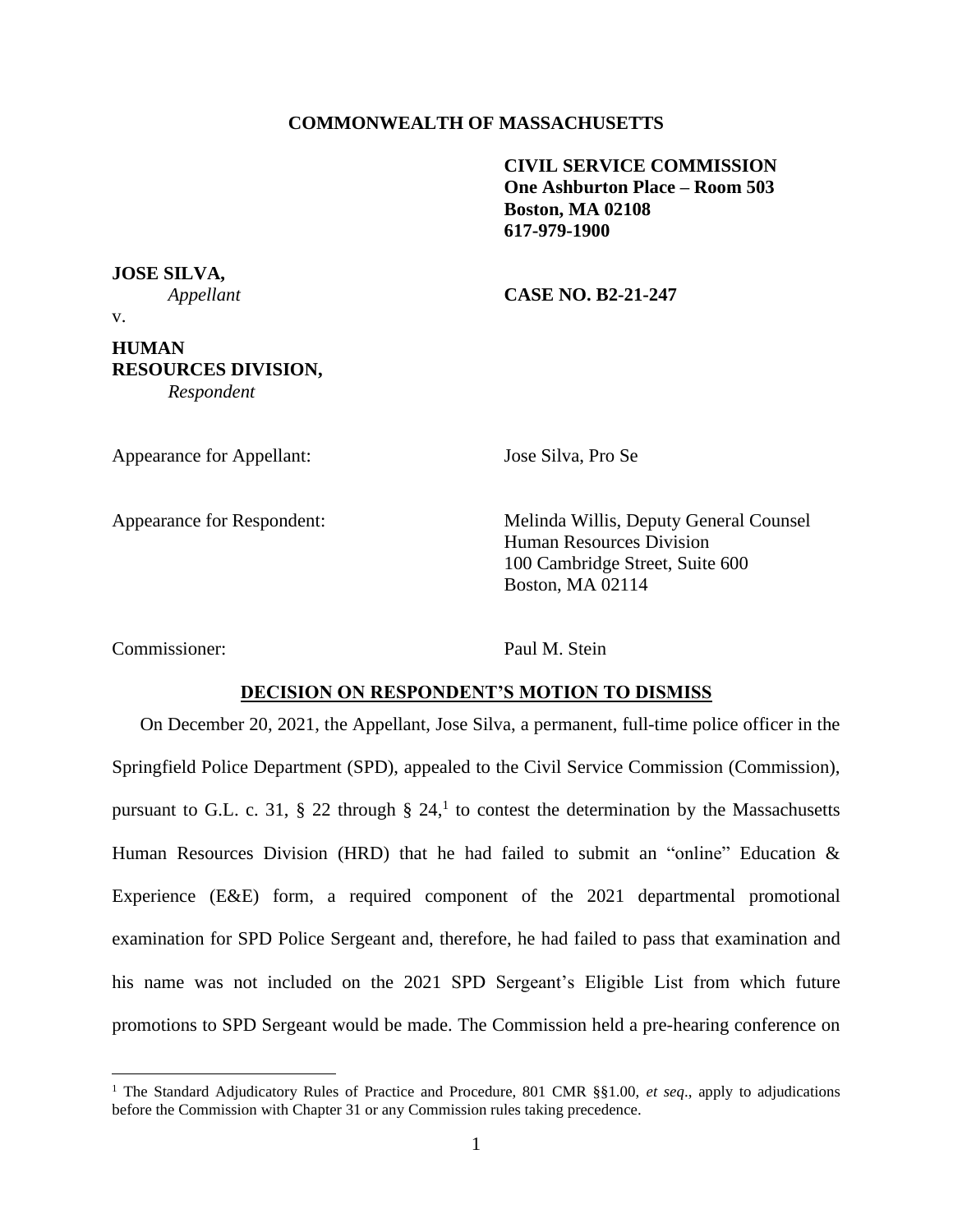February 1, 2022 via remote videoconference (Webex) and issued a Procedural Order suggesting that, based on the unique, largely undisputed semantical issue presented by the appeal, the parties consider entering into a non-precedent-setting resolution. On February 11, 2022, HRD reported that such a resolution was not possible and, on February 22, 2022, HRD filed a Motion for Summary Decision. On April 11, 2022, I held a hearing on the Motion for Summary Decision via remote videoconference (Webex) which was audio-digitally recorded. Officer Silva filed one post-hearing document and HRD submitted a Supplemental Post-Hearing Memorandum. For the reasons stated below, the Commission denies HRD's Motion for Summary Decision and grants Officer Silva relief.

### **FINDINGS OF FACT**

Based on the submissions of the parties, I find the following material facts are not disputed:

1. The Appellant, Jose Silva, is a tenured sworn SPD full-time permanent police officer with a civil service seniority date of 06/04/2007. (*Stipulated Facts; Appellant's NEOGOV Master Record attached to HRD's Pre-Hearing Memorandum dated 1/31/2022; Appellant's 2021 Police Sergeant E&E Claim Form attached to Claim of Appeal*)

2. On September 19, 2021, the Appellant took the police sergeant examination administered by HRD (the 2021 Sergeant's Exam). (*Stipulated Facts*)

3. As stated in the poster for the 2021 Sergeant's Exam, in order to be eligible to sit for that examination, an SPD officer must hold a permanent appointment as a sworn police officer on the date of the examination with at least three years tenured service as a police officer with the SPD. (*Exh.A, Lefort Aff't; See G.L.c.31, §59*)

4. The 2021 Sergeant's Exam consisted of two components – a written test weighted 80% and an E&E component weighted 20%. (*Exh. A, Lefort Aff't*)

2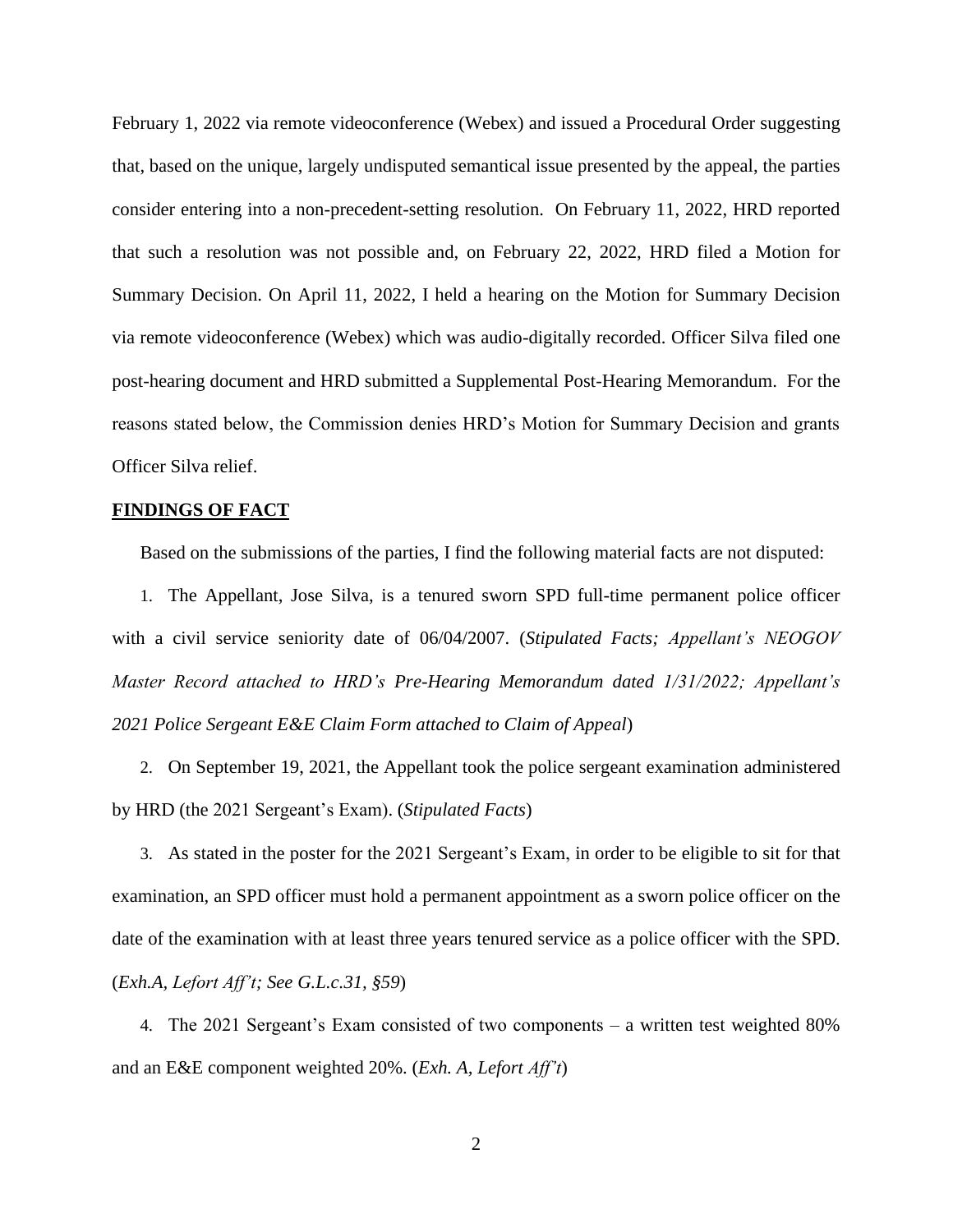5. The poster for the 2021 Sergeant's Exam stated the following concerning the E&E

component:

**Education & Experience (E&E**): All candidates must complete the 2021 Police Sergeant E&E Claim application online. Submitting an E&E claim in any way other than through the online claim process will result in a failed examination component. Instructions regarding this E&E Claim application will be emailed to candidates prior to the examination date. A confirmation email will be sent upon successful submission of an E&E Claim application.

All claims and supporting documentation must be received within seven calendar days following the examination. Supporting documentation must be scanned and attached to your application or sent to civilservice@mass.gov no later than September 25, 2021.

Please note that:

- E&E is an examination component, and therefore must be completed by the examinee.
- Failure to complete this component as instructed will result in a candidate not receiving any credit for E&E.
- Credit for E&E will be calculated for all candidates.

Please be sure to read the instructions carefully. In order to ensure that no one receives any type of unfair advantage in the claim process, we are unable to provide individualized assistance to any candidate and so, no phone calls or email inquiries regarding the content of this examination component will be accepted or responded to. Once you receive your examination mark, you will have 17 calendar days from the emailing of your mark to appeal in writing your E&E score.

*(Exh. A, Lefort Aff't*)

6. By email from HRD dated September 18, 2021 to Officer Silva, he received a reminder

to submit his E&E claim. The email stated, in relevant part:

As stated in the exam poster, all E&E claims must be submitted ONLINE.

# **The Online E&E Claim is now available. To access this exam component:**

- 1. Click here to access the application.
- 2. Carefully read all information in the posting;
- 3. Click "Apply";
- 4. Log in to your account;
- 5. Complete the online E&E claim as instructed.
- 6. If you have successfully completed and submitted the E&E claim application you will receive a confirmation email.

## **(AN APPLICATION IS NOT COMPLETE UNTIL YOU RECEIVE THIS CONFIRMATION EMAIL)**

The claim application must be submitted online and no later than 11:59 pm on **Saturday September 25, 2021**. Late applications will not be accepted. If you do not receive an automated confirmation email after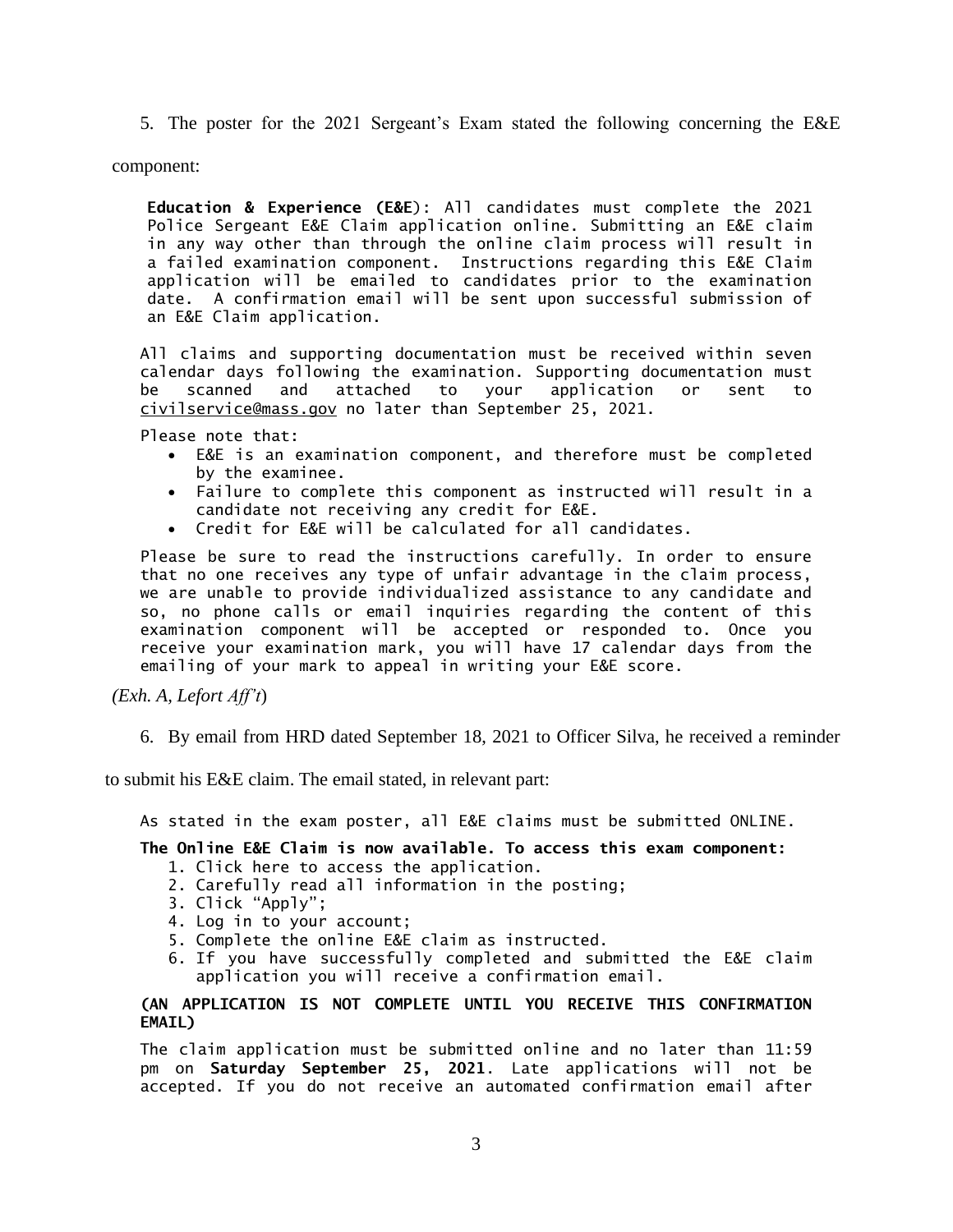you submit your claim, your E&E claim application is considered incomplete and will not be accepted.

**Information on how to provide supporting documentation**: 1) Scan and attach documents to your online E&E claim application at the time of submission. or 2) Email scanned documents to [civilservice@mass.gov.](mailto:civilservice@mass.gov)

*(Exh. B, Lefort Aff't*)

7. On or about September 24, 2021, Officer Silva proceeded to complete his E&E claim.

When he landed on the web page "2021 Police Sergeant E&E Claim", he was directed to read

the instructions carefully which stated, in part:

**Preparing and Saving Your Claim**: The Human Resources Division (HRD) recommends that candidates download and print a copy of the Online E&E Claim to work with offline before attempting to complete the online claim. Printed copies of your E&E claim submitted to HRD are not considered an officially submitted claim.

(*Appellant's 2021 Police Sergeant E&E Claim Form attached to Claim of Appeal; Screenshots posted during Motion Hearing*)

8. As he was instructed, Officer Silva clicked on the "Print" icon (which appeared at the top

of the web page he was viewing) which sent him to a printer-friendly version of the Instructions and E&E Claim Form. He downloaded and printed a copy of the E&E Claim Form. He proceeded to complete the form, marking each E&E question by hand, indicating, in particular, that he claimed 79.9 E&E points: (a) 70 points for having been approved as eligible to take the 2021 Sergeant's Exam; (b) 5.4 points for five (5) years of experience as an SPD police officer immediately prior to the date of the exam; and (c) 4.5 additional points for additional prior experience as a police officer. (*Appellant's 2021 Police Sergeant E&E Claim Form attached to Claim of Appeal*)

9. The intent of the HRD's instructions is that, if a candidate downloads and completes the printed form by hand, they need to return to the "2021 Police Sergeant E&E Claim" web page to find and click on the green "APPLY" button at the top of that page as stated in HRD's September 18, 2021 email. Had the Appellant done so, he would have been redirected to another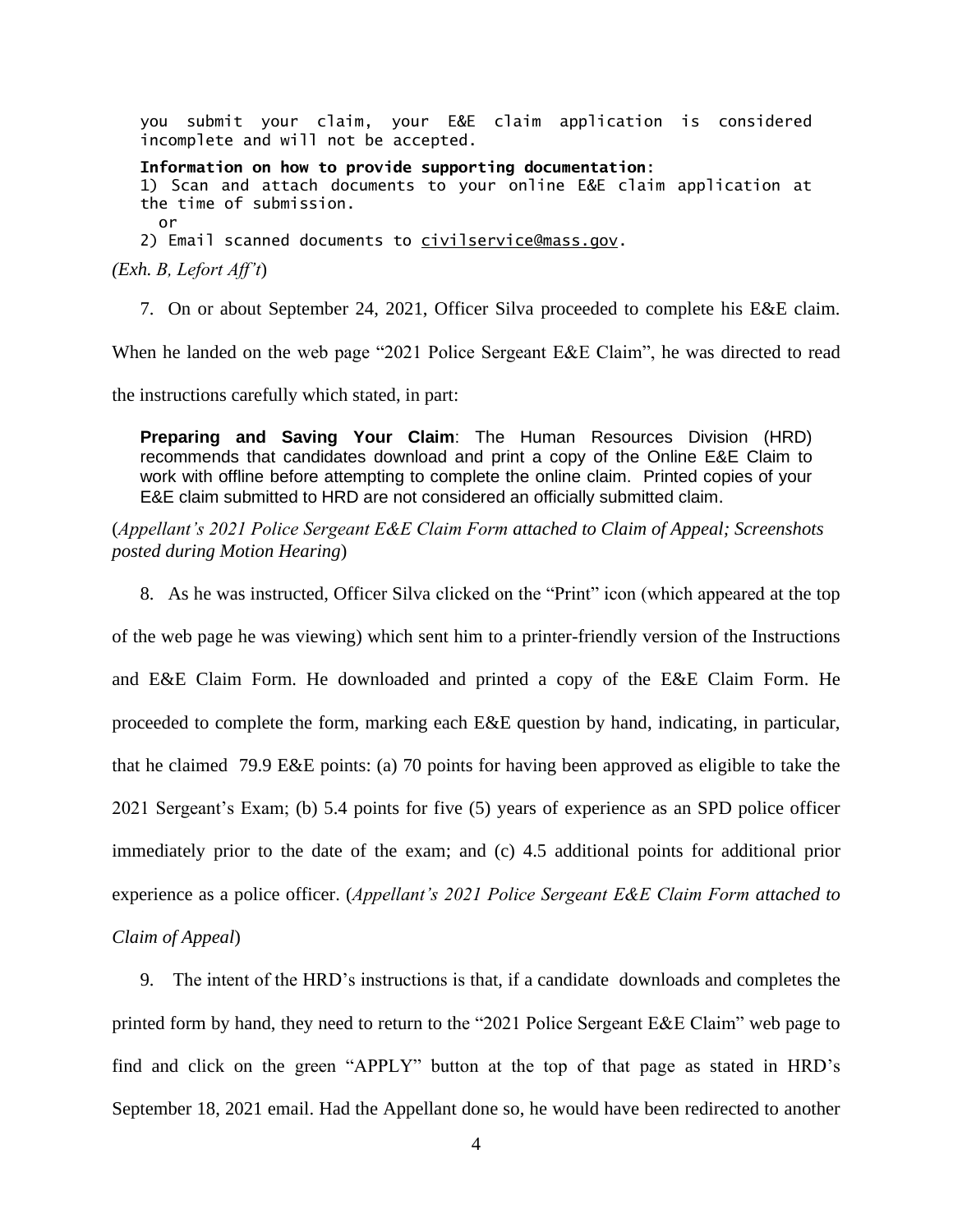web page, where he would have been instructed to sign into his NEOGOV account and then redirected to another webpage (monitored by an HRD vendor) containing the online claim module (a/k/a the online "bubble sheet" version) of the E&E Claim Form which he could complete electronically and transmit electronically directly from the webpage. (*Appellant's 2021 Police Sergeant E&E Claim Form attached to Claim of Appeal; Screenshots posted during Motion Hearing*)

10. Believing he was complying with the instructions to submit his E&E claim "online", however, Officer Silva scanned the printed copy of the E&E claim form he had downloaded manually and completed by hand along with another manually completed form prepared by the SPD to verify his years of employment. (*Copy of E&E Claim and email trail filed with Appellant's Claim of Appeal; Undisputed Representation of Appellant at Motion Hearing*)

11. At approximately 1:23 pm on September 24, 2021, Officer Silva sent an email to the HRD email address, [civilservice@mass.gov,](mailto:civilservice@mass.gov) provided in the instructions he had received, at [civilservice@mass.gov,](mailto:civilservice@mass.gov) to which he attached his completed E&E claim and employment verification form. (*Copy of E&E Claim and email trail filed with Appellant's Claim of Appeal)*

12. At approximately 1:24 pm on September 24, 2021, Officer Silva received an automated reply from HRD acknowledging that his email had been received and that HRD would "respond accordingly as soon as possible." (*Email trail attached to Appellant's Claim of Appeal*)

13. On November 19, 2021, Officer Silva received an email notice from HRD informing him that he had failed the 2021 Police Sergeant Exam. He had passed the written exam with a score of 76.59 but received an E&E score of 0.00 because he "[d]id not file an online E&E claim." When the written exam score (weighted 80%) was combined with the E&E score (weighted 20%), Officer Silva received a Final Score of 61, nine points below the minimum overall passing score of 70. (*HRD email dated 11/19/2021 attached to Appellant's Claim of Appeal*)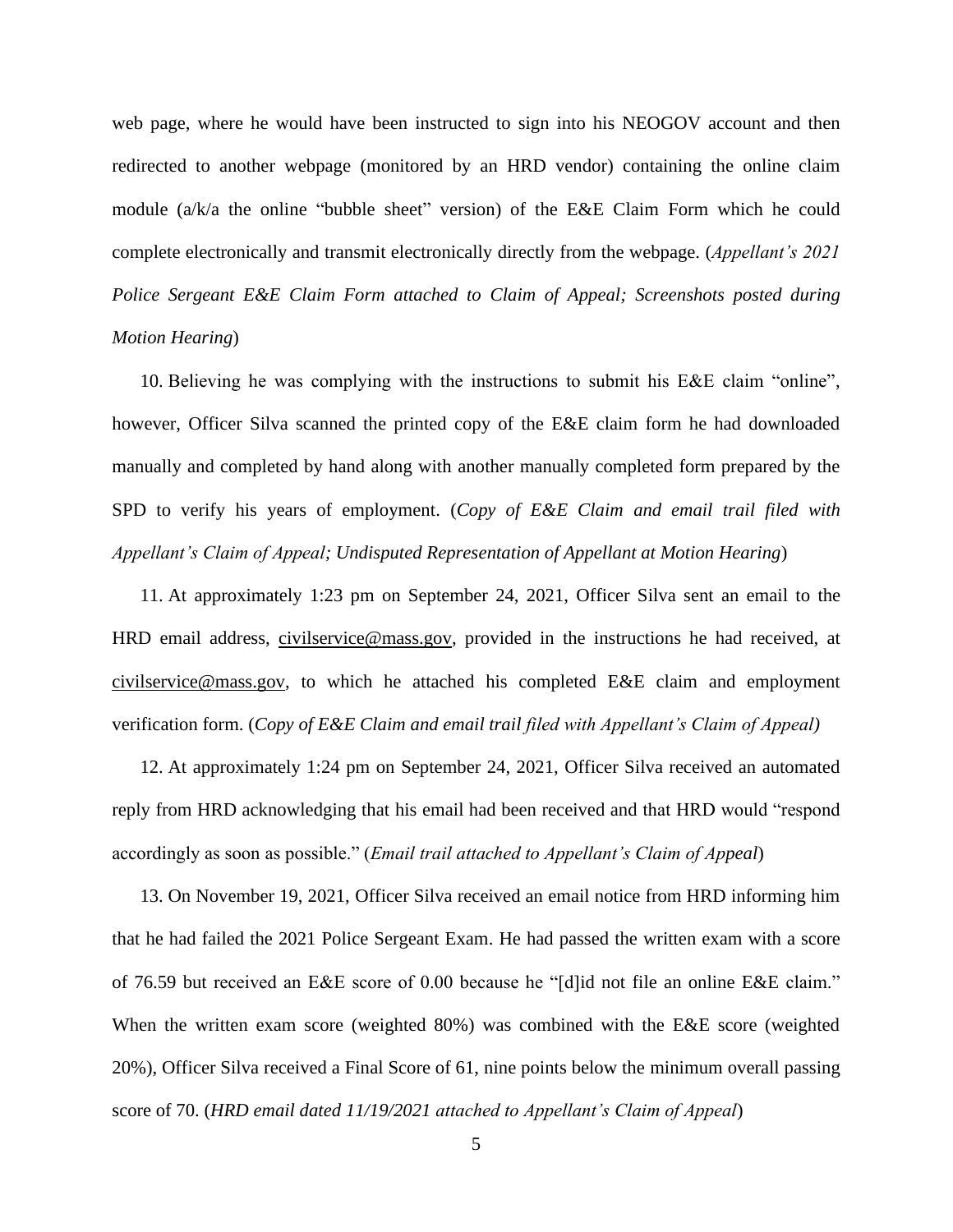14. Based on his failing score, Officer Silva's name does not appear on the eligible list of 76 candidates for Springfield Police Sergeant, established by HRD on 11/19/21. (*Stipulated Facts; Administrative Notice [https://www.csexam.hrd.state.ma.us/eligiblelist/eligiblelistpromo.aspx? ListId=9&Location\_Id=297&referrer=https%3a%2f%2fwww.csexam.hrd.state.ma.us%2feligibl elist%2fcommunities.aspx%3fListTypeId%3d2%26ListId%3d9&name=Police+Communities+Pr omotional+Lists]*)

15. On December 1, 2021, Officer Silva timely appealed to HRD for a review of his E&E score. HRD denied his appeal and this appeal to the Commission duly ensued. (*Stipulated Facts; Claim of Appeal*)

16. According to Gilbert Lefort II, HRD Deputy Director of the Civil Service Unit, Officer Silva was one of less than 35 candidates (out of a total of 836 candidates who took the 2021 Police Sergeant's Exam), who failed to complete an E&E claim correctly using the online claim module. (*Lefort Aff't*) 2

17. As of the date of this decision, the SPD had promoted four (4) Sergeants from the 2021 Sergeant's Eligible List. (*Administrative Notice [https://www.springfield-ma.gov/cos/newsstory? tx\_news\_pi1%5Baction%5D=detail&tx\_news\_pi1%5Bcontroller%5D=News&tx\_news\_pi1%5B news%5D=15490&cHash=707ebf50a3cdd5cc8459adb3e235c67*]

18. Had Officer Silva been awarded the full E&E points he claimed, that would change his final rounded score to 77, ranking him tied with four (4) other candidates in  $22<sup>nd</sup>$  place on the 2021 Sergeant's Eligible List. (*HRD email dated 4/29/2022 with Supplemental Post-Hearing Memorandum*)

<sup>&</sup>lt;sup>2</sup>At the motion hearing, Office Silva argued that HRD provided at least one other candidate a reminder notice that he had filed an incomplete E&E claim and provided a document purporting to support this contention. In its Supplemental Post-Hearing Memorandum, HRD explained that notice was not distinguishable and not relevant to Officer Silva's situation in that the other officer had never completed or submitted any form of E&E claim and HRD had also denied his denied. (*Appellant's Post-Hearing Submission: HRD's Supplemental Post-Hearing Memo*)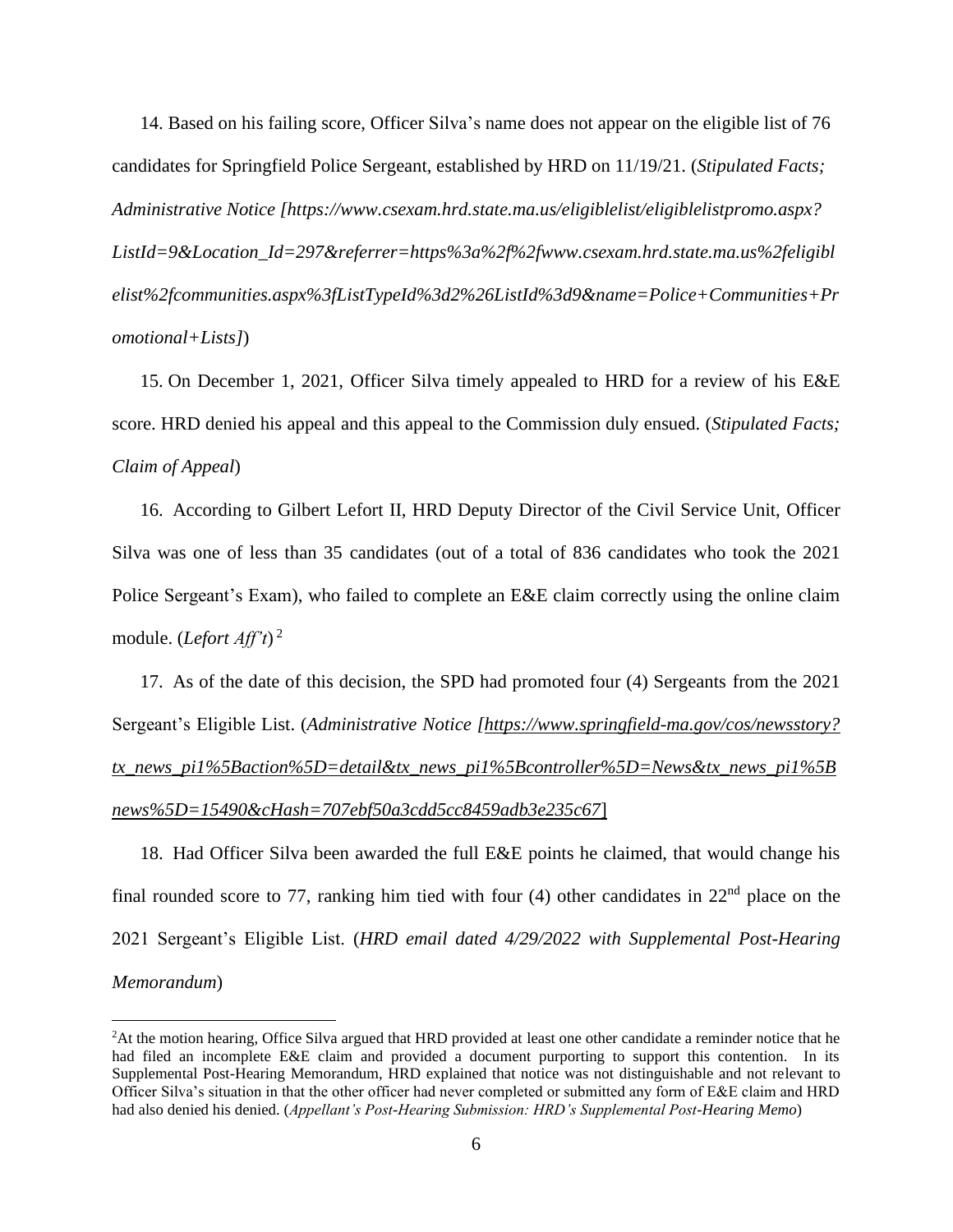### **APPLICABLE LEGAL STANDARD**

A motion for summary decision of an appeal before the Commission, in whole or in part, may be filed pursuant to 801 C.M.R.  $1.01(7)(h)$ . These motions are decided under the wellrecognized standards for summary disposition as a matter of law, i.e., "viewing the evidence in the light most favorable to the non-moving party", the undisputed material facts affirmatively demonstrate that the non-moving party has "no reasonable expectation" of prevailing on at least one "essential element of the case". See, e.g., Milliken & Co., v. Duro Textiles LLC, 451 Mass. 547, 550 n.6 (2008); Maimonides School v. Coles, 71 Mass. App. Ct. 240, 249 (2008); Lydon v. Massachusetts Parole Board, 18 MCSR 216 (2005).

### **ANALYSIS**

HRD correctly argues that the Commission normally defers to the broad discretion granted to HRD's technical expertise as the statutorily delegated agency to establish the form, content and passing grades for all civil service examinations as set forth in G.L. c. 31, §5(3), §22 through §24. See, e.g., Cataldo v. Human Resources Div, 23 MCSR 617 (2010). See also Wilbanks v. Human Resources Div., 29 MCSR 22 (2016) [Wilbanks I], citing Lincoln v. Personnel Administrator, 432 Mass. 208 (2000), aff'd other issues sub nom. Wilbanks v. Massachusetts Civil Service Comm'n, Suffolk CA 2016-0356 (Sup. Ct. 2017), further decision, 30 MCSR 316 (2017). In particular, the Commission has affirmed HRD's determination that completing the E&E claim form in a timely manner is a component of the examination and a candidate who cannot prove to HRD's satisfaction that he or she did so may be denied all E&E credit. Amato v. Human Resources Div., 34 MCSR xxx (2021); Shackelford v. Human Resources Div., 31 MCSR 232 (2018); DuPont v. Human Resources Div., 31 MSCR 184 (2018); O'Connell v. Human Resources Div., 29 MCSR 90 (2016); Pavone v. Human Resources Div., 28 MCSR 611 (2015); Foley v. Human Resources Div., 31 MCSR 132 (2018).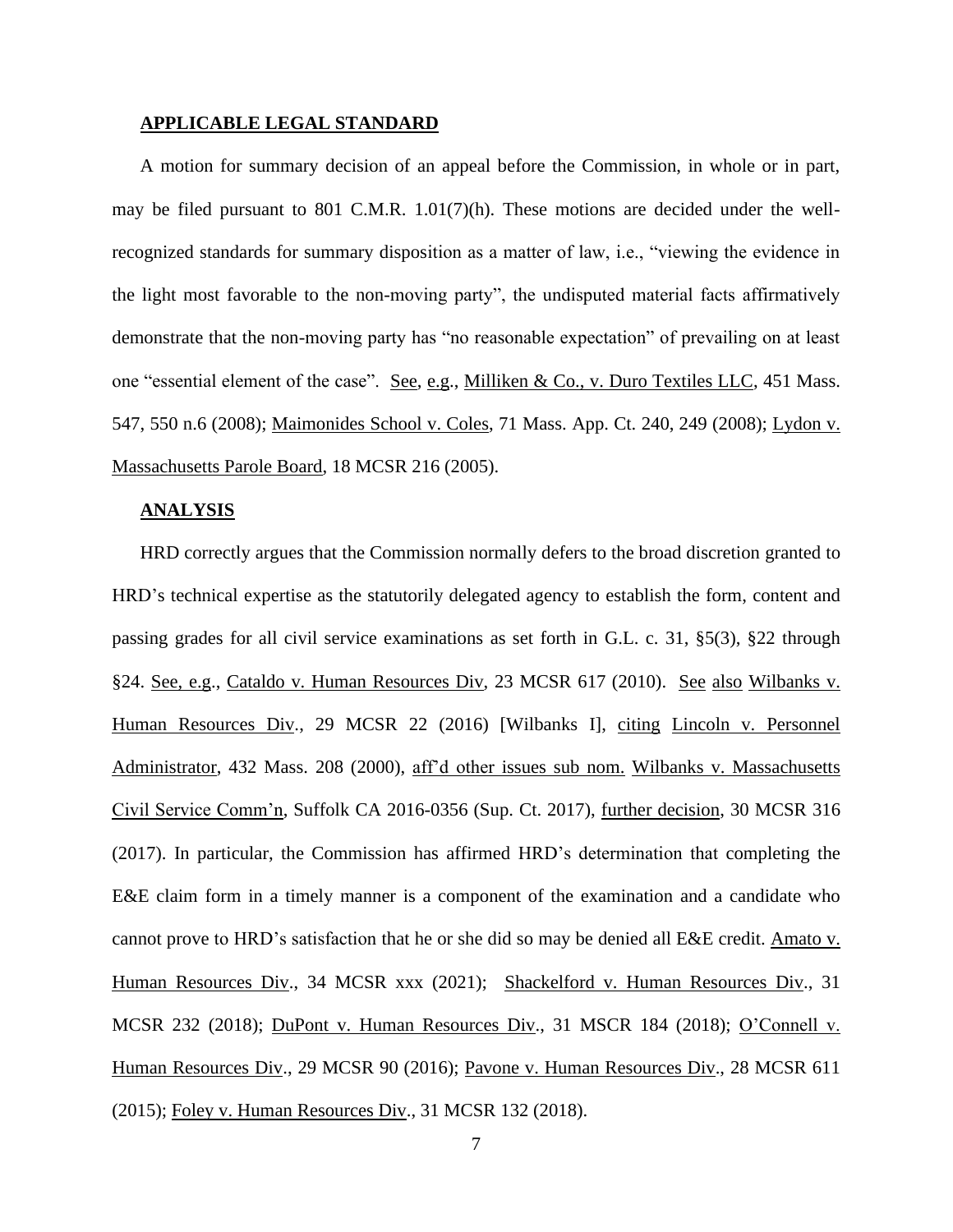HRD's discretion to make rules governing the design and marking of examinations, however, is not absolute and the Commission has intervened when necessary to "ensure that HRD's decisions are uniform, and not arbitrary and capricious." See Pearson v. Human Resources Div., 30 MCSR 261 (2017); Sullivan v. Human Resources Div., 30 MCSR 264 (2017). Nor has the Commission overlooked or been unsympathetic to the "draconian" effect that strict application of HRD's requirements for completing an E&E claim sometimes produces. See Wetherbee v. Human Resources Div., 34 MCSR 173 (2021); Flynn v. Human Resources Div., 33 MCSR 237 (2020); Silva v. Human Resources Division, 30 MCSR 247 (2017); O'Neill v. Human Resources Div., 29 MCSR 186 (2016); Grenier v. Human Resources Div., 29 MCSR 560 (2016).

Unlike other appellants who either started the online E&E claim process but never completed it or mailed a claim form to HRD via first-class mail and could not produce a copy of the "automated confirmatory email" that HRD required to establish that the application was received and completed on time, Officer Silva did go "online", downloaded the correct E&E claim posted there, completed it, scanned it, emailed it to HRD and received an "automated confirmatory email" from HRD confirming that his submission had been received, all one day prior to the required deadline. His one misstep was in believing that downloading, scanning and emailing the form was equivalent to submitting it "online", when HRD construes its instructions to mean that the E&E claim form (identical in substance to the downloaded copy Officer Sylva submitted) must be electronically completed and electronically submitted on the NEOGOV website connection to be deemed submitted "online".

HRD and Officer Silva maintain a reasonable disagreement as to what can fairly be deemed compliance with the requirement that the E&E claim must be submitted "via the online claim process". Officer Silva gains succor from the ordinary meaning of "online", i.e., "connected to a compute, a computer network, or the Internet" or "done over the Internet", compared to its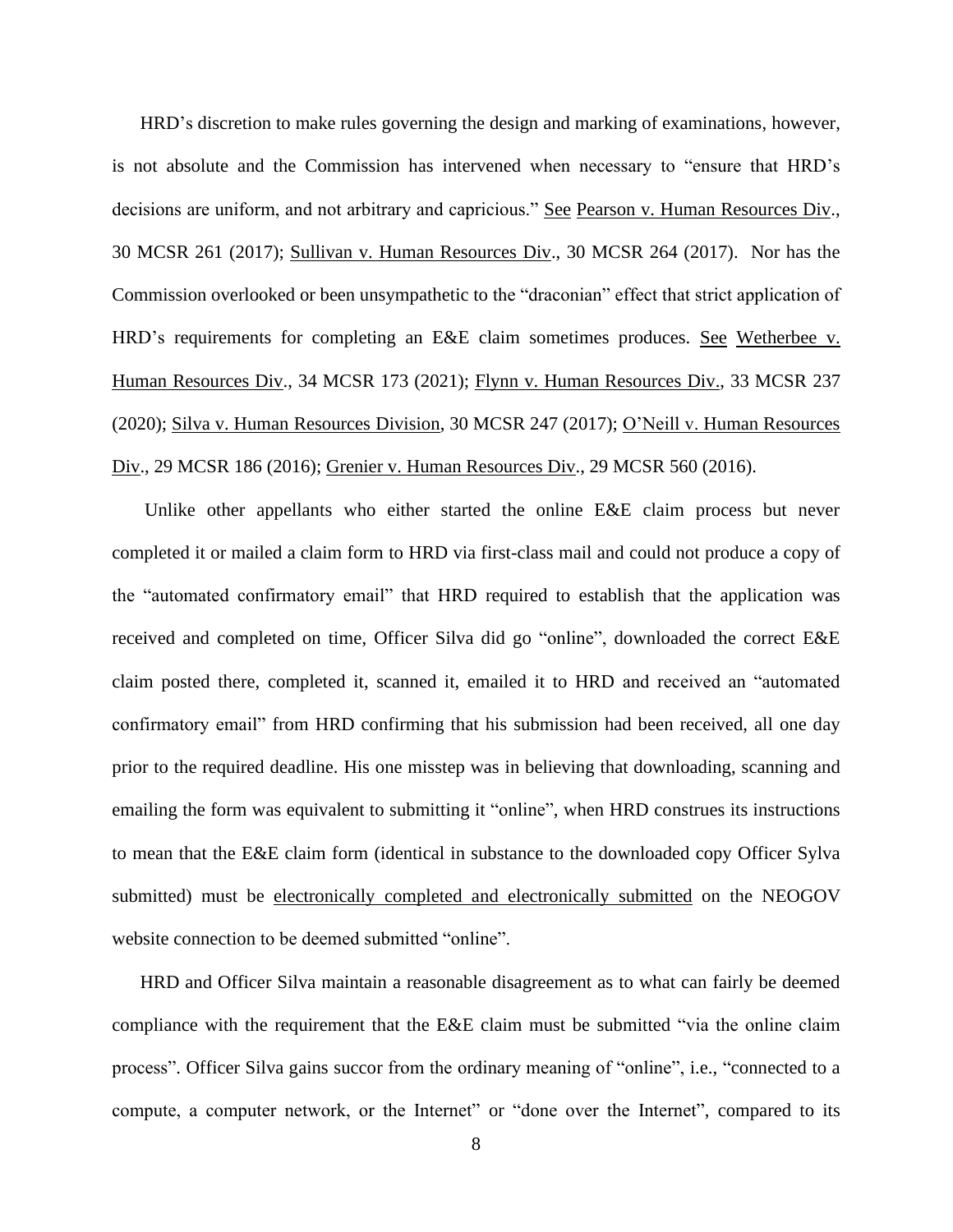opposite, "off-line", i.e. "not connected to a computer, a computer network, or the Internet" or "not done on a computer network or the Internet", THE BRITANNICA DICTIONARY, <https://www.britannica.com/> dictionary/ online. See also WIKTIONARY, <https://en.wiktionary.org/> wiki/online#Alternative\_forms ("Connected to the Internet", e.g., "I'll be online tonight, so I'll be able to reply to your email.")

HRD posits that the only practical interpretation for its mandate to use the "online claim process" is to follow the instructions provided to candidates to click "Apply" and then fill out and submit the "online claim module" electronically. HRD contends that, since this form is monitored by an outside vendor, HRD has no way to track whether applicants may have submitted the claim in some other way. I find this position problematic for at least three reasons: (1) the "online claim process" explicitly authorizes candidates to download a hard copy; (2) HRD expressly authorizes candidates to submit supplementary material, including the required employment verification form, via HRD's general email address, [civilservice@mass.gov;](mailto:civilservice@mass.gov) and (3) the HRD general email address issues an "automated email reply" acknowledging receipt of messages sent there that seems to mimic what candidates are told to expect when they submit a claim electronically via NEOGOV.

HRD also makes the point that most applicants (all but about 35 out of 836 police officers who took the 2021 Sergeant's Exam) used the "online module" to submit their E&E claims as HRD intended. This point, however, cuts two ways. Since there were only a few dozen candidates who did not use the E&E "online module", it significantly dilutes HRD argument that it would be impractical to check its own email box for those few who may have sent it "online" that way, especially, when HRD also directs necessary other documentation necessary to complete a proper clam to be sent to HRD via such email. Surely, HRD can be expected to check and reply daily to time-sensitive matters sent to its email inbox and, if it does not, it should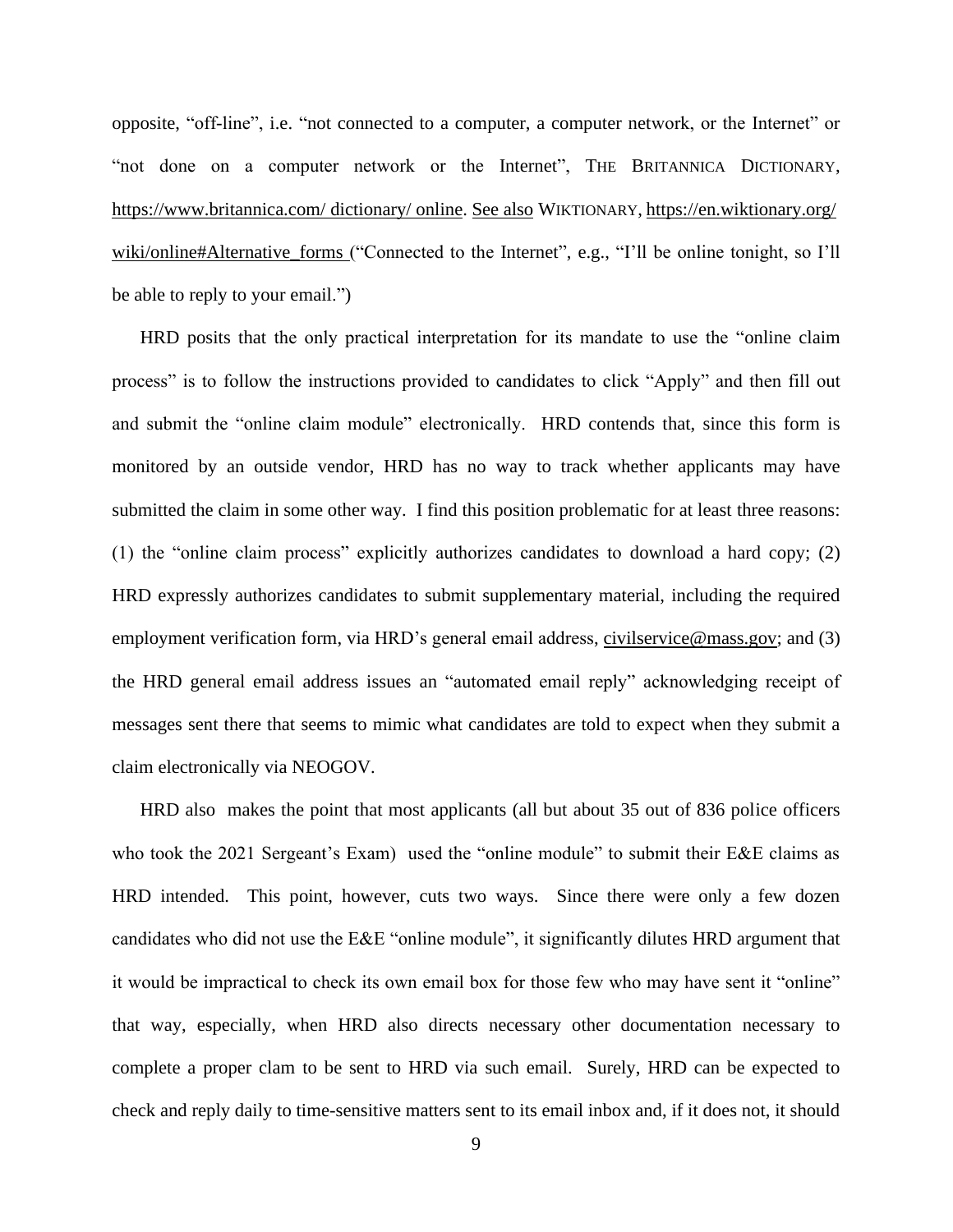seriously consider doing so. I also take notice that HRD's NEOGOV records plainly disclose Officer Silva's civil service tenure and that he would not have been eligible to take the 2021 Sergeant's examination if he did not have, at least, the minimum statutory experience (here, at least three years of service as an SPD police officer).

In sum, although this is a close call, given the ambiguity in HRD's description of the "online claim process" and under the unique circumstance presented in his particular case, Officer Silva has demonstrated that his civil service rights have been infringed. To deny this candidate (who has served his community as a sworn police officer for more than a decade) ANY E&E credit which he has clearly earned and give him an overall failing grade on a promotional exam, thereby denying him the opportunity for promotion, SOLELY because of his choice to submit a completed and timely claim "online" via the HRD email address set forth in the examination instructions, for which he received an "automated confirmation email", rises to the level of an inequitable, arbitrary and capricious result that warrants appropriate relief from this Commission.

Although the design of examinations remains a matter of HRD's discretion, HRD should give serious thought to whether its process interpretation espoused here is truly fair and equitable to the public safety community and the members that it regulates, and whether that interpretation may be modified to ameliorate the problematic results that this appeal brought into clear focus. At a minimum, further clarity in the instructions provided to candidates would seem in order. With confidence that appropriately clear instructions will be issued in future administrations of HRD examinations, I note that the facts presented here are rare, unlikely to be repeated if such instructions are forthcoming, and, thus, today's decision by the Commission should be viewed limited to the specific facts of this appeal.